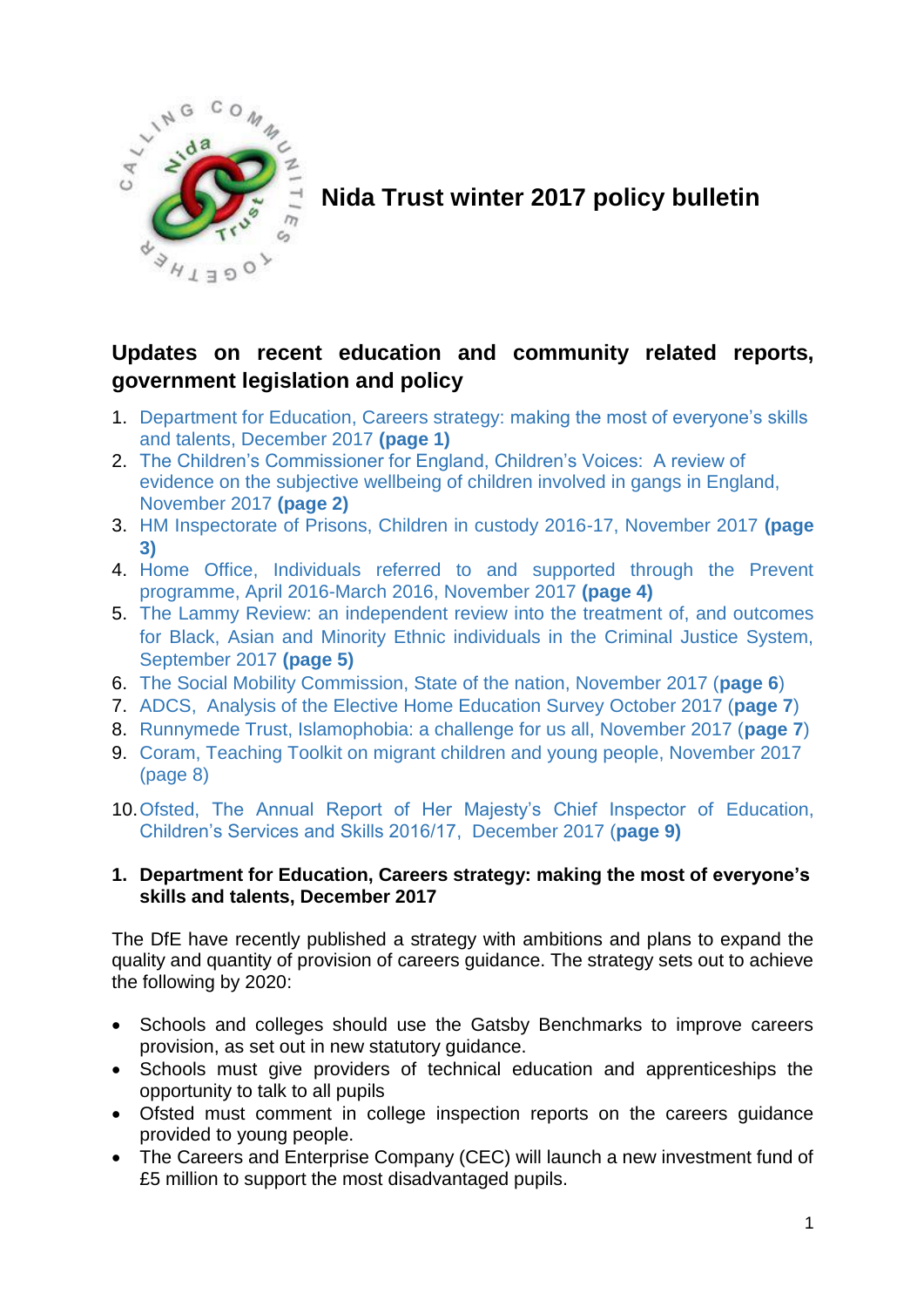- Schools and colleges are expected to publish details of their careers programme for young people and their parents.
- Job specification and standards for Careers Leaders developed and started to be used by schools and colleges and a named Careers Leader should lead the careers programme in every school and college. Careers Leaders training funded for 500 schools and colleges.
- 20 "careers hubs" will be funded by Government and supported by a coordinator from the CEC.
- Government sponsors two UK Career Development Awards for 2018.
- CEC triples the number of cornerstone employers committing to work with schools and colleges across the country, including Opportunity Areas, to 150.
- New approaches to careers provision are tested and evaluated, to:
	- o encourage young people, especially girls, to consider jobs in science, technology, engineering and maths;
	- o understand what careers activities work well in primary schools;
	- o improve careers information, advice and guidance for young people and adults who are disadvantaged or vulnerable.
- Guidance will ask universities to do more to help students from disadvantaged backgrounds to make good use of their careers services.
- New contracts for the National Careers Service in place.
- New standardised application forms tested to make it easier for young people to apply to further education.
- Data on student destinations widely available and easily understandable by people of all ages.
- All schools and colleges will have access to an Enterprise Adviser.
- Schools should offer every young person seven encounters with employers at least one each year from years 7 to 13 – with support from the CEC. Some of these encounters should be with STEM employers.
- A new, improved National Careers Service website will include all of the information to help citizens make informed choices.

The full strategy can be read here:

[https://www.gov.uk/government/uploads/system/uploads/attachment\\_data/file/66431](https://www.gov.uk/government/uploads/system/uploads/attachment_data/file/664319/Careers_strategy.pdf?utm_source=Taskforce+Research+Mail&utm_campaign=59d048bac5-EMAIL_CAMPAIGN_2017_12_05&utm_medium=email&utm_term=0_2a7dc8d67d-59d048bac5-167396261) [9/Careers\\_strategy.pdf?utm\\_source=Taskforce+Research+Mail&utm\\_campaign=59d](https://www.gov.uk/government/uploads/system/uploads/attachment_data/file/664319/Careers_strategy.pdf?utm_source=Taskforce+Research+Mail&utm_campaign=59d048bac5-EMAIL_CAMPAIGN_2017_12_05&utm_medium=email&utm_term=0_2a7dc8d67d-59d048bac5-167396261) [048bac5-](https://www.gov.uk/government/uploads/system/uploads/attachment_data/file/664319/Careers_strategy.pdf?utm_source=Taskforce+Research+Mail&utm_campaign=59d048bac5-EMAIL_CAMPAIGN_2017_12_05&utm_medium=email&utm_term=0_2a7dc8d67d-59d048bac5-167396261)

[EMAIL\\_CAMPAIGN\\_2017\\_12\\_05&utm\\_medium=email&utm\\_term=0\\_2a7dc8d67d-](https://www.gov.uk/government/uploads/system/uploads/attachment_data/file/664319/Careers_strategy.pdf?utm_source=Taskforce+Research+Mail&utm_campaign=59d048bac5-EMAIL_CAMPAIGN_2017_12_05&utm_medium=email&utm_term=0_2a7dc8d67d-59d048bac5-167396261)[59d048bac5-167396261](https://www.gov.uk/government/uploads/system/uploads/attachment_data/file/664319/Careers_strategy.pdf?utm_source=Taskforce+Research+Mail&utm_campaign=59d048bac5-EMAIL_CAMPAIGN_2017_12_05&utm_medium=email&utm_term=0_2a7dc8d67d-59d048bac5-167396261)

### **2. The Children's Commissioner for England, Children's Voices: A review of evidence on the subjective wellbeing of children involved in gangs in England, November 2017**

The Children's Commissioner for England has recently published a review of evidence on the subjective wellbeing of children involved in gangs in England. Emerging themes from a review of 7 studies that focussed on the first-hand accounts of children and young people aged under 17, published from 2007 to 2017 include:

 Children did not always join gangs out of choice - some viewed it as an inevitability based on where they lived, others reported a lack of opportunity and status in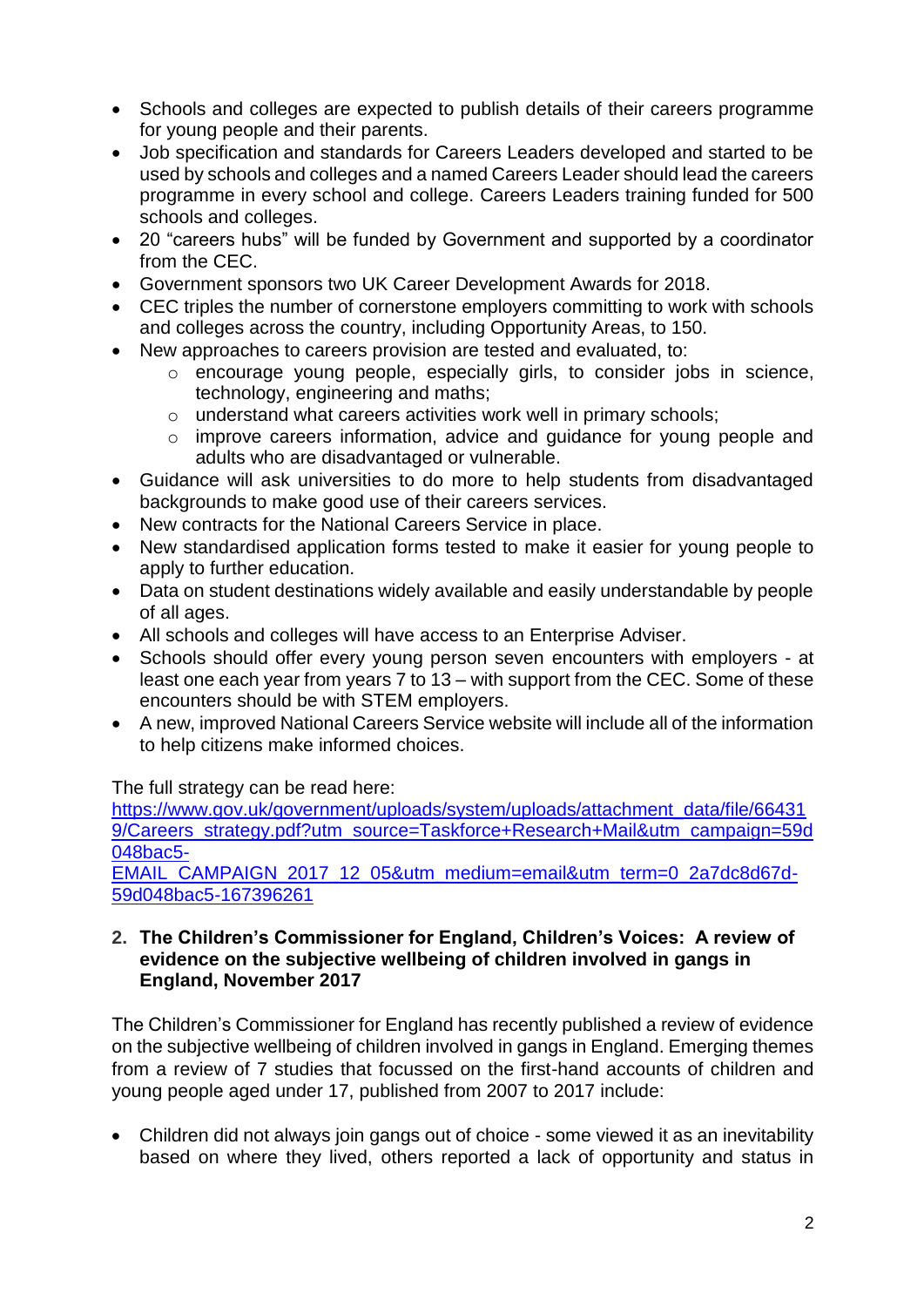society as push factors. This lack of opportunity and feeling of powerlessness was commonly reported by young people.

- Status within the gang was important for wellbeing and experience, especially for girls. A young person's experience of vulnerability in the gang varied and was affected by factors such as gender and gang structure.
- Reports of sexual violence towards young women were frequent and extremely concerning. There was a lack of empathy for victims and limited understanding of what constituted consent and choice.
- Boys were not always aware of the misogynistic undercurrents of youth gang cultures as demonstrated in their language about, treatment of and attitudes towards young women.
- Frequent reports of physical violence (male to female, female to female and between gangs) were also pervasive.
- Children and young people reported that they felt unable to speak to services for support and protection. In particular, young people would never access the police for help. The barriers for young people accessing support included:
	- $\circ$  the risk of increased danger (being a "snitch")
	- o lack of trust in professionals
	- o institutions' information sharing processes
	- o not knowing where to go
	- o loyalty to gang members.
- Some young people did not make a conscious choice to leave a gang and reported that their departure was more organic or due to significant life changes, such as becoming a parent.
- It is worth noting, however, that not all experiences of gang involvement were negative and completely detrimental to wellbeing. For some young people, the gang provided them with a sense of belonging, love, protection and "family" that they had not experienced in their lives before. For some boys, joining a gang reportedly provided them with some status within society, a feeling of power and freedom.

The report can be read here in full: [https://www.childrenscommissioner.gov.uk/wp](https://www.childrenscommissioner.gov.uk/wp-content/uploads/2017/11/Childrens-Voices-A-review-of-evidence-on-the-subjective-wellbeing-of-children-involved-in-gangs-in-England-2.pdf)[content/uploads/2017/11/Childrens-Voices-A-review-of-evidence-on-the-subjective](https://www.childrenscommissioner.gov.uk/wp-content/uploads/2017/11/Childrens-Voices-A-review-of-evidence-on-the-subjective-wellbeing-of-children-involved-in-gangs-in-England-2.pdf)[wellbeing-of-children-involved-in-gangs-in-England-2.pdf](https://www.childrenscommissioner.gov.uk/wp-content/uploads/2017/11/Childrens-Voices-A-review-of-evidence-on-the-subjective-wellbeing-of-children-involved-in-gangs-in-England-2.pdf)

### **3. HM Inspectorate of Prisons, Children in custody 2016-17, November 2017**

HM Inspectorate of Prisons recently published a report looking at 12–18-year-olds' perceptions of their experiences in secure training centres and young offender institutions in England and Wales for the period 2016/17. The data was based on surveys with 720 young people.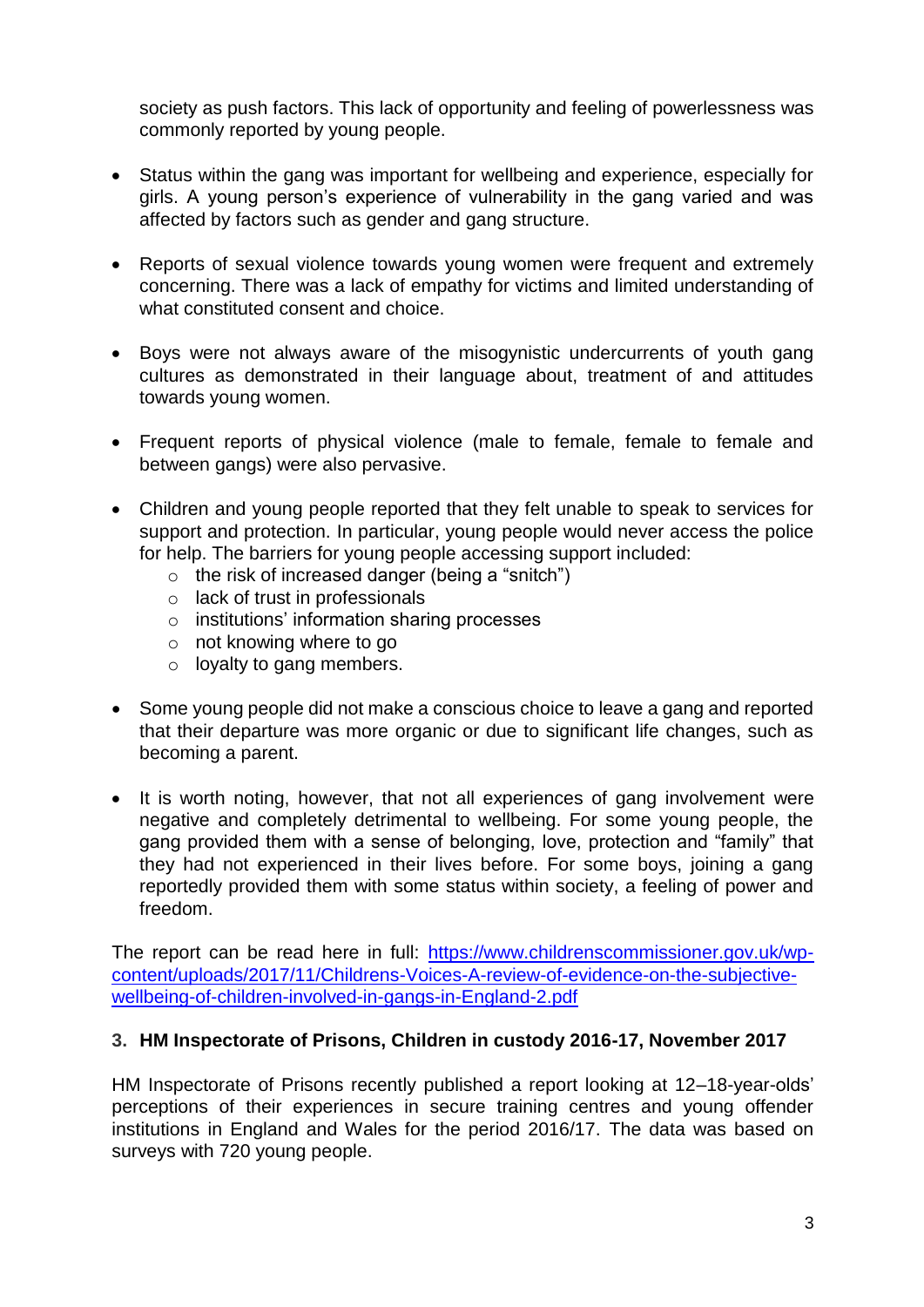Key findings include:

- At the time of the surveys, during 2016–17, 22% of boys identified themselves as Muslim. They were significantly less likely than other boys to have been 18 years of age at the time of the survey (6% compared with 15%) or disabled (9% compared with 21%).
- Muslim boys reported both more negatively and more positively than non-Muslim boys in different areas. With regards to daily life and respect, Muslim boys were significantly less likely than others to say that the canteen sold a wide enough variety of products (37% compared with 51%).
- However, they reported more positively in terms of being able to follow their faith. Muslim boys were significantly more likely to:
	- o say that it was 'easy/very easy' for them to attend religious services (54% compared with 41%)
	- $\circ$  feel that their religious beliefs were respected (74% compared with 48%)
	- o say that they could speak to a chaplain of their faith in private (76% compared with 57%).
- In terms of relationships with staff, Muslim boys reported more negatively, with only 19% of them saying that a member of staff had personally checked on them in the past week, compared with 38% of non-Muslim boys.
- With regard to applications and complaints, again, Muslim boys reported more negatively. They were significantly less likely to believe that applications were sorted out fairly (40% compared with 57%) or quickly (25% compared with 41%) and that complaints were sorted out quickly (9% compared with 25%).
- They were significantly more likely to have had a nicking (80% compared with 61%) and to have been physically restrained (56% compared with 41%). Muslim boys also reported more negatively about victimisation. Muslim boys were significantly more likely than others to have been victimised by other young people because of their race or ethnic origin (12% compared with 2%), religion (9% compared with 1%) and nationality (7% compared with 1%), as well as to have been victimised by staff because of their race or ethnic origin (12% compared with 3%) and religion (11% compared with 1%).
- Fewer Muslim boys (13%) said that it was 'easy/very easy' to get illegal drugs in their Youth Offending Institutions compared with non-Muslim boys (25%). Keeping in touch with family and friends was another area in which Muslim boys felt worse off, with 59% of them stating that they had had problems with sending or receiving letters or parcels, compared with 39% of non-Muslim boys.

The full report can be read here: [https://www.justiceinspectorates.gov.uk/hmiprisons/wp](https://www.justiceinspectorates.gov.uk/hmiprisons/wp-content/uploads/sites/4/2017/11/6.3903_HMIP_Children-in-Custody-2016-17_FINAL_WEB_221117.pdf)[content/uploads/sites/4/2017/11/6.3903\\_HMIP\\_Children-in-Custody-2016-](https://www.justiceinspectorates.gov.uk/hmiprisons/wp-content/uploads/sites/4/2017/11/6.3903_HMIP_Children-in-Custody-2016-17_FINAL_WEB_221117.pdf) [17\\_FINAL\\_WEB\\_221117.pdf](https://www.justiceinspectorates.gov.uk/hmiprisons/wp-content/uploads/sites/4/2017/11/6.3903_HMIP_Children-in-Custody-2016-17_FINAL_WEB_221117.pdf)

### **4. Home Office, Individuals referred to and supported through the Prevent programme, April 2016-March 2016, November 2017**

The Home Office recently published statistics on the number of individuals referred to and supported through the Prevent programme to safeguard vulnerable individuals who are at risk of radicalisation in England and Wales.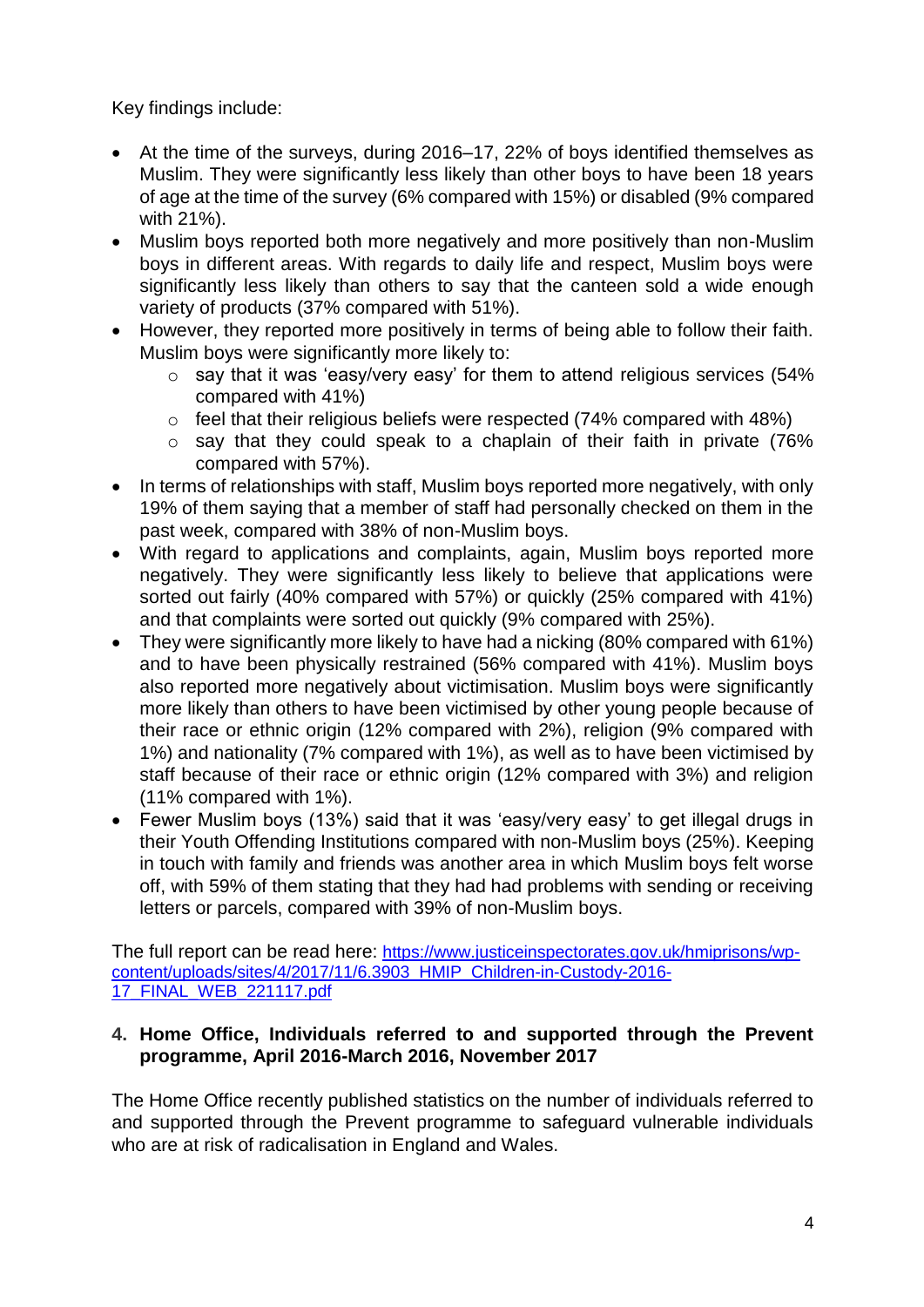Statistics show that:

- in 2015/16, a total of 7,631 individuals were subject to a referral due to concerns that they were vulnerable to being drawn into terrorism.
- the education sector made the most referrals (2.539) accounting for 33%. followed by the police (2,377) accounting for 31% of referrals.
- of the 7,631 individuals referred in 2015/16:
	- $\circ$  2,766 (36%) left the process requiring no further action, 3,793 (50%) were signposted to alternative services and 1,072 (14%) were deemed suitable, through preliminary assessment, to be discussed at a Channel panel.
	- $\circ$  the majority (4,274; 56%) were aged 20 years or under. Those aged 20 years or under also made up the majority of the 1,072 individuals discussed at a Channel panel (679; 63%) and the 381 individuals that received Channel support (273; 72%).
	- $\circ$  the majority were male (5,925; 78%). Males also made up the majority of the 1,072 individuals discussed at a Channel panel (857; 80%) and the 381 individuals that received Channel support (322; 85%).
	- o 4,997 (65%) were referred for concerns related to Islamist extremism and 759 (10%) were referred for concerns related to right wing extremism.
	- $\circ$  the largest proportion was from London (1,915; 25%), followed by the North East region (1,273; 17%).

The full statistical release can be read here:

[https://www.gov.uk/government/uploads/system/uploads/attachment\\_data/file/66282](https://www.gov.uk/government/uploads/system/uploads/attachment_data/file/662824/individuals-referred-supported-prevent-programme-apr2015-mar2016.pdf) [4/individuals-referred-supported-prevent-programme-apr2015-mar2016.pdf](https://www.gov.uk/government/uploads/system/uploads/attachment_data/file/662824/individuals-referred-supported-prevent-programme-apr2015-mar2016.pdf)

# **5. The Lammy Review: an independent review into the treatment of, and outcomes for Black, Asian and Minority Ethnic individuals in the Criminal Justice System, September 2017**

The Lammy Review, chaired by David Lammy MP, was commissioned to review the treatment of, and outcomes for Black, Asian and Minority Ethnic (BAME) individuals in the criminal justice system (CJS). Findings include:

- There is an absence of Gypsies, Roma and Travellers from official monitoring figures.
- Too often groups of young people are assumed to be gangs.
- More attention should be given to the 'powerful adults much further up criminal hierarchies' who take advantage of vulnerable young people. There is the potential to deter these leaders using Modern Slavery legislation.
- BAME defendants are more likely to plead not guilty than white defendants due to a lack of trust in the legal advice they receive.
- BAME defendants are more likely that white defendants to change their plea from not guilty to guilty.
- Verdicts: Jury conviction rates are similar across different ethnic groups, falling between 66% and 68% for White, Black, Asian and Mixed ethnic defendants.
- Sentencing: 'Under similar criminal circumstances, imprisonment is more likely for offenders from self-reported Black, Asian, and Chinese or other backgrounds than offenders from self-reported White backgrounds. Within drug offences, the odds of receiving a prison sentence were around 240% higher for BAME offenders.'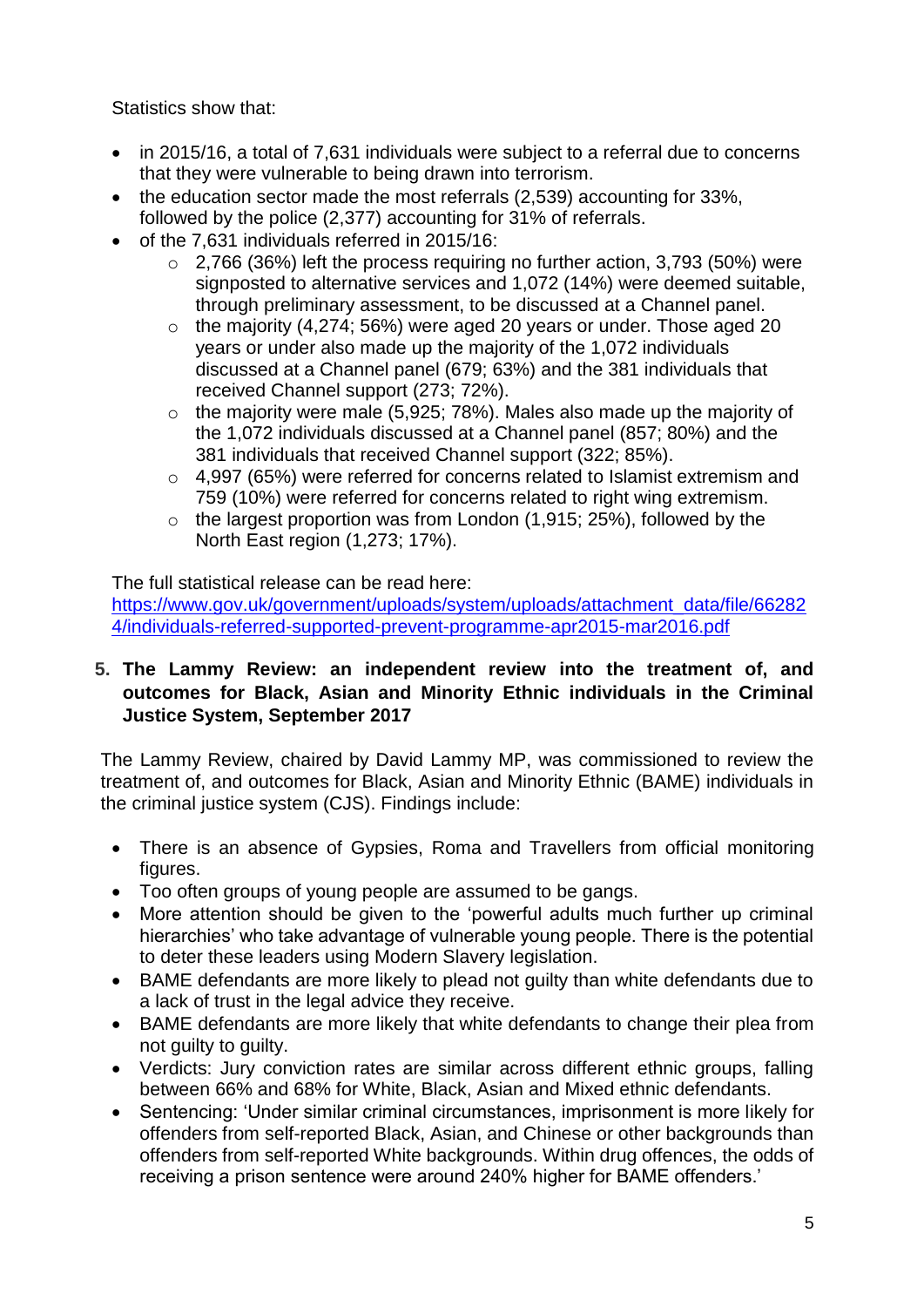- Demystifying courts: All sentencing remarks in the Crown Court should be published in audio and/or written form to provide victims and offenders with a better understanding of sentencing decisions.
- Judicial diversity: Only 7% of court judges are from BAME backgrounds. This is not due to a lack of applications, but instead it is due to BAME candidates not getting through the process.
- Youth justice: To tackle reoffending, youth courts must focus on the young people themselves *and* the adults around them. 45% of Black young people reoffend within a year of being released from custody.
- BAME individuals are less likely to be identified with problems concerning learning difficulties or mental health upon admittance into prison.
- On average, BAME men and women in prison report poorer relationships with prison staff. A lack of diversity among prison officers contributes to perpetuating an 'us and them' culture among BAME prisoners.
- BAME men were more likely than white prisoners to report being victimised and in almost two thirds of inspected prisons, the use of force was increasing and/or high.
- The estimated cost of reoffending to the taxpayer is £9.5 £13 billion. Half of all crime is committed by those who have already been through the criminal justice system.
- Local communities can help to reduce reoffending.
- Ex-offenders need jobs to rebuild their lives, but the criminal records regime contributes to the difficulties they have finding them. There is 40% unemployment among Black ex-offenders.

The full report can be read here: [https://www.gov.uk/government/uploads/system/uploads/attachment\\_data/file/64300](https://www.gov.uk/government/uploads/system/uploads/attachment_data/file/643001/lammy-review-final-report.pdf) [1/lammy-review-final-report.pdf](https://www.gov.uk/government/uploads/system/uploads/attachment_data/file/643001/lammy-review-final-report.pdf)

# **6. The Social Mobility Commission, state of the nation, November 2017**

The Social Mobility Commission has recently published its fifth report into geographical variations in social mobility, suggesting that rural, coastal and formerly industrial areas are now worse for social mobility than towns and cities.

Key findings include:

- London accounts for nearly two-thirds of all social mobility hotspots
- The Midlands is the worst region of the country for social mobility for those from disadvantaged backgrounds - half of the local authority areas in the East Midlands and more than a third in the West Midlands are social mobility coldspots
- Some of the worst performing areas such as Weymouth and Portland, and Allerdale, are rural, not urban
- Coastal and older industrial towns places such as Scarborough, Hastings, Derby and Nottingham - are becoming entrenched social mobility coldspots
- Some of the richest places in England, such as West Berkshire, Cotswold and Crawley, deliver worse outcomes for their disadvantaged children than places that are much poorer such as Sunderland and Tower Hamlets.

The full report can be found here: [https://www.gov.uk/government/publications/state](https://www.gov.uk/government/publications/state-of-the-nation-2017)[of-the-nation-2017](https://www.gov.uk/government/publications/state-of-the-nation-2017)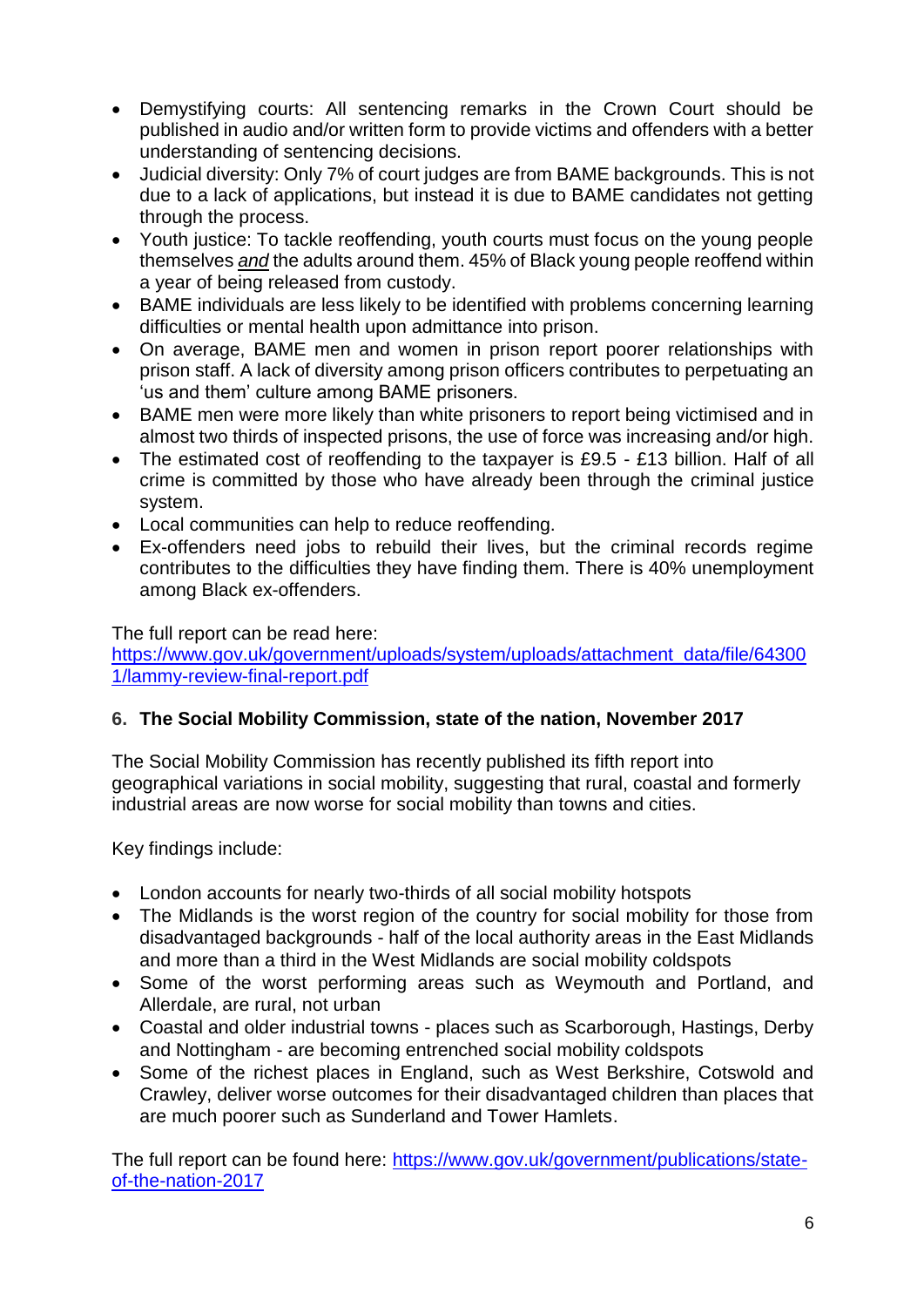# **7. ADCS, Analysis of the Elective Home Education Survey October 2017**

The Association of Directors of Children's Services (ADCS) has recently published findings from a survey of local authorities in England looking at the characteristics of children and young people who are known to be home schooled.

Findings from 118 local authorities who responded to the survey show that 35,487 children and young people were known to be home schooled on school census day, 5 October 2017.

Overall, slightly more males are known to be home schooled than females up to the end of key stage three, however, this trend reverses in key stages four and five where there are more females than males known to be home schooled.

Overall, there is a significant jump in the number of children being home schooled between key stages one and two

The majority of respondents reported over 80% of their known cohort had previously attended school, with general dissatisfaction with school being the most commonly cited reason for families choosing to home school.

The analysis covers: the most common reasons given for home schooling; ways of supporting home schooling children and their families; information about safeguarding issues; and comments on existing legislation and guidance. The full report can be read here:

[http://adcs.org.uk/assets/documentation/ADCS\\_EHE\\_Survey\\_Analysis\\_2017\\_FINAL](http://adcs.org.uk/assets/documentation/ADCS_EHE_Survey_Analysis_2017_FINAL.pdf) [.pdf](http://adcs.org.uk/assets/documentation/ADCS_EHE_Survey_Analysis_2017_FINAL.pdf)

### **8. Runnymede Trust, Islamophobia: a challenge for us all, November 2017**

The Runnymede Trust recently published a report on Islamophobia in Britain. The report aims to gather evidence of Islamophobia and how agencies should respond to it. To clarify the scope of how Islamophobia should be understood in a social and policy context in Britain, the following definitions of Islamophobia have been provided:

**Short definition:** Islamophobia is anti-Muslim racism.

**Longer definition**: Islamophobia is any distinction, exclusion, or restriction towards, or preference against, Muslims (or those perceived to be Muslims) that has the purpose or effect of nullifying or impairing the recognition, enjoyment or exercise, on an equal footing, of human rights and fundamental freedoms in the political, economic, social, cultural or any other field of public life.

The report makes a number of recommendations including:

- The government should adopt the Runnymede Trust definition of Islamophobia as anti-Muslim racism.
- Public services but also private and charity sector employers should collect more data on Muslims and other faith/non-faith groups.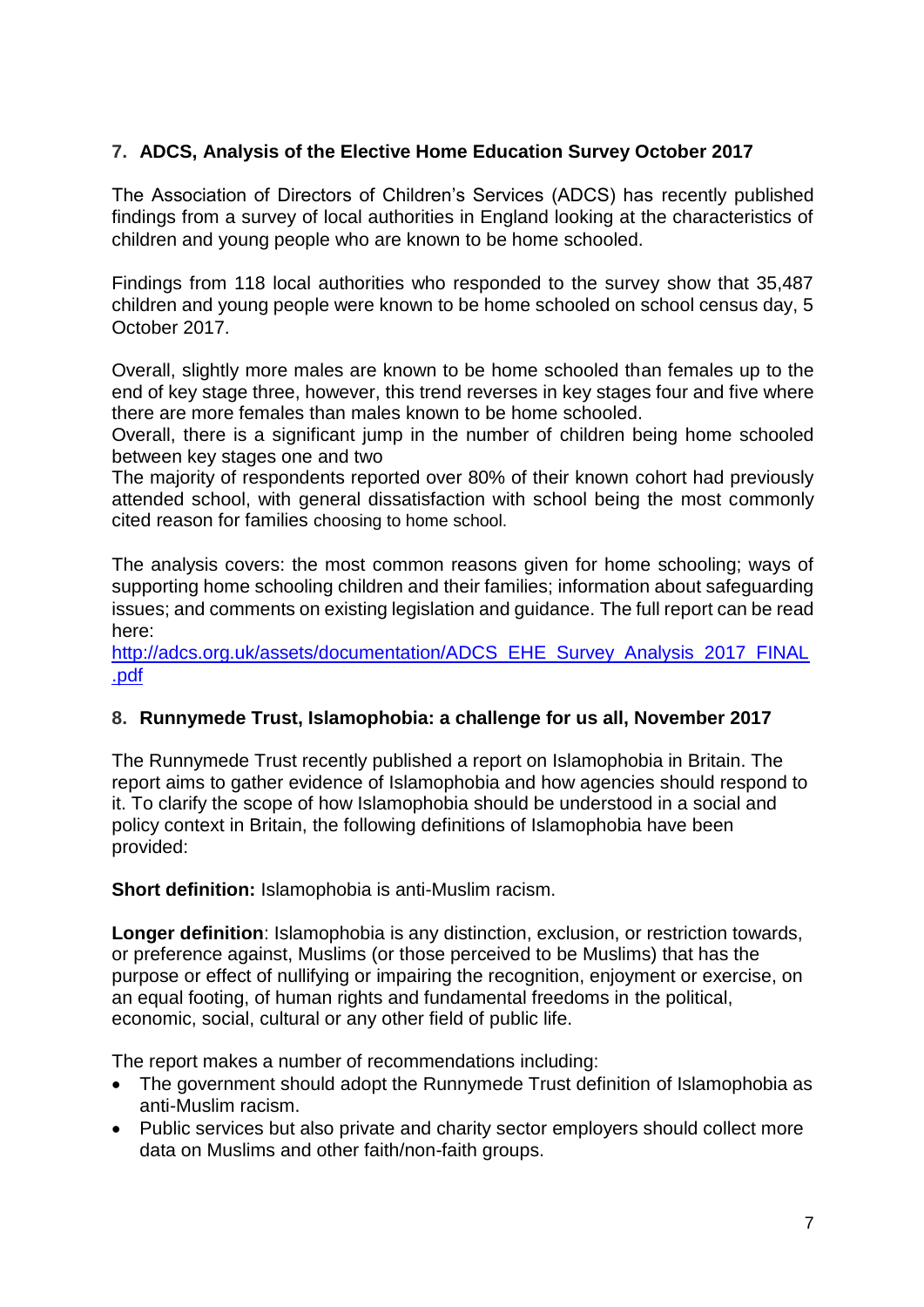- The government should reintroduce a target to reduce child poverty, and develop a wider anti-poverty strategy.
- Following up on its strong and commendable commitment to collecting race equality data, the government should adopt a wider strategy to tackle those inequalities which particularly affect British Muslims.
- Employers and employment support organizations should address barriers to equal labour market participation.
- Race equality, Muslim and other faith-led civil society groups and organizations should work more closely together to build a common platform to challenge all forms of racism and prejudice.
- Local mayors and Police and Crime Commissioners should ensure appropriate resources are allocated to tackling hate crime effectively at a local level.
- There should be a full independent and fully transparent inquiry into the government's counter-terrorism strategy. The government should recognize its statutory equality obligations as set out in the public sector equality duty (PSED) in the implementation of all counter-terrorism policies.
- Given the mounting evidence, the independent review must answer whether the Prevent strategy should be withdrawn and how to better separate the state's security apparatus from wider safeguarding or social policy strategies.
- Media regulators should intervene more proactively in cases of allegedly discriminatory reporting, and in so doing reflect the spirit of equalities legislation, as recommended by the Leveson Inquiry. Where inaccurate or misleading content is published, corrections or retractions should be given equal prominence, and not relegated to a small box in an inconspicuous position.
- A press regulator should investigate the prevalence of Islamophobia, racism and hatred espoused in the press.
- Tackling Islamophobia is a responsibility for all of us. There is a need for greater awareness of how Islamophobia and all forms of racism affect people's lives in modern Britain.

The full report can be read here:

**<https://www.runnymedetrust.org/uploads/Islamophobia%20Report%202018.pdf>**

# **9. Coram, Teaching Toolkit on migrant children and young people, November 2017**

Coram Life Education and Coram's Young Citizens have launched a teaching toolkit giving insight into the issues facing migrant children and young people. The toolkit includes lesson plans, guidance for teachers on immigration, and films and activities exploring the theme of belonging. It's aimed at children in Key Stage 2 and 3 (aged 7-14 years old).

Resources can be found here:<https://www.coramlifeeducation.org.uk/belonging>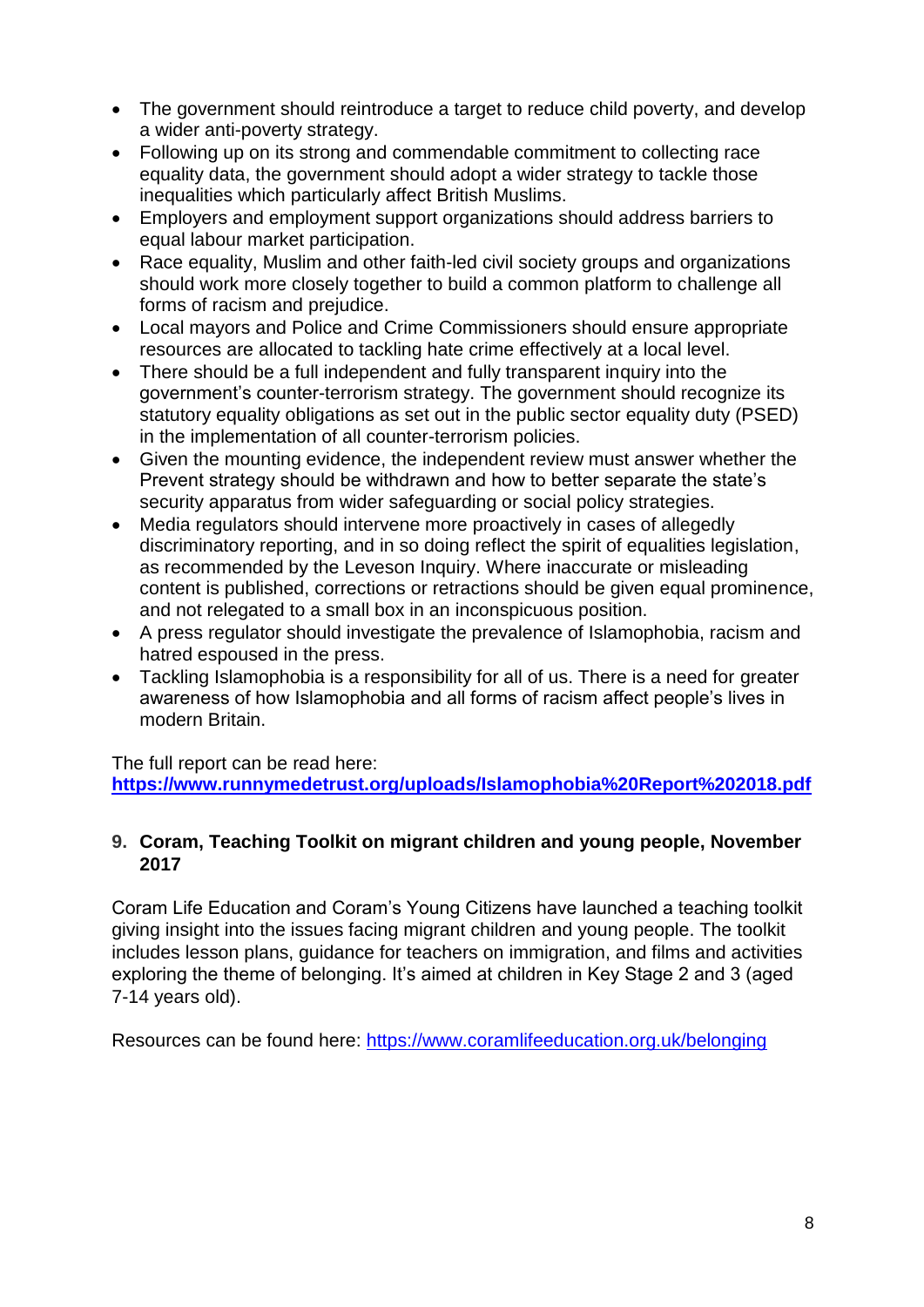### **10.Ofsted, The Annual Report of Her Majesty's Chief Inspector of Education, Children's Services and Skills 2016/17, December 2017**

Ofsted recently published their annual report on the performance of early years, schools, further education and skills and social care in 2016-2017. The report notes the following in relation to education:

- Ninety per cent of all primary schools and 79% of secondary schools are currently judged good or outstanding. Secondary schools, pupil referral units and special schools have all improved their position to a small degree compared with last year. Across all phases, a high proportion (83%) of good schools stayed good or improved to outstanding on a return inspection.
- There remain a group of schools that are not improving. Some of these schools have not improved over many years. There are over 500 primary and around 200 secondary schools that have been judged as requires improvement or satisfactory at their last two inspections. Of those that were inspected this year, there were around 80 primary and 50 secondary that have not been good or outstanding at any point since 2005.
- Previous inspections had found evidence of staffing problems. These included varying combinations of unstable leadership, high staff turnover and difficulty recruiting. In past inspections and when monitoring, inspectors had frequently reported seeing positive signs of renewal, often after new leaders were appointed. This improvement had not then been maintained. Some of these schools had become academies and some were in multi-academy trusts, but this had not had a material impact on their performance. Many had higher-thanaverage proportions of pupils who have special educational needs and/or disabilities and White British pupils from low-income backgrounds. Around four out of five had high proportions of pupils from deprived areas.
- Many parents feel it is important that their children are educated according to their own cultural beliefs and community norms; and with an increasingly diverse population, these norms can now differ considerably. Inspections have found an increasing number of conservative religious schools where the legal requirements that set the expectations for shared values and tolerance clash with community expectations. The schools are, therefore, deliberately choosing not to meet these standards. This tension is also leading to the creation of illegal 'schools' that avoid teaching the unifying messages taught in the vast majority of schools in England.
- The apprenticeship levy is raising a very substantial amount of money to fund training. This carries the risk of attracting operators that are not committed to high-quality learning, as was seen, for example, with Train to Gain. There also appears to be a high dependence on a small number of large providers in some areas of social care, such as children's homes.
- Domestic abuse is the most common factor in the lives of children who need social care services. The joint inspections this year found that while there is a need to prevent, protect and repair the effects of domestic abuse, it is really only